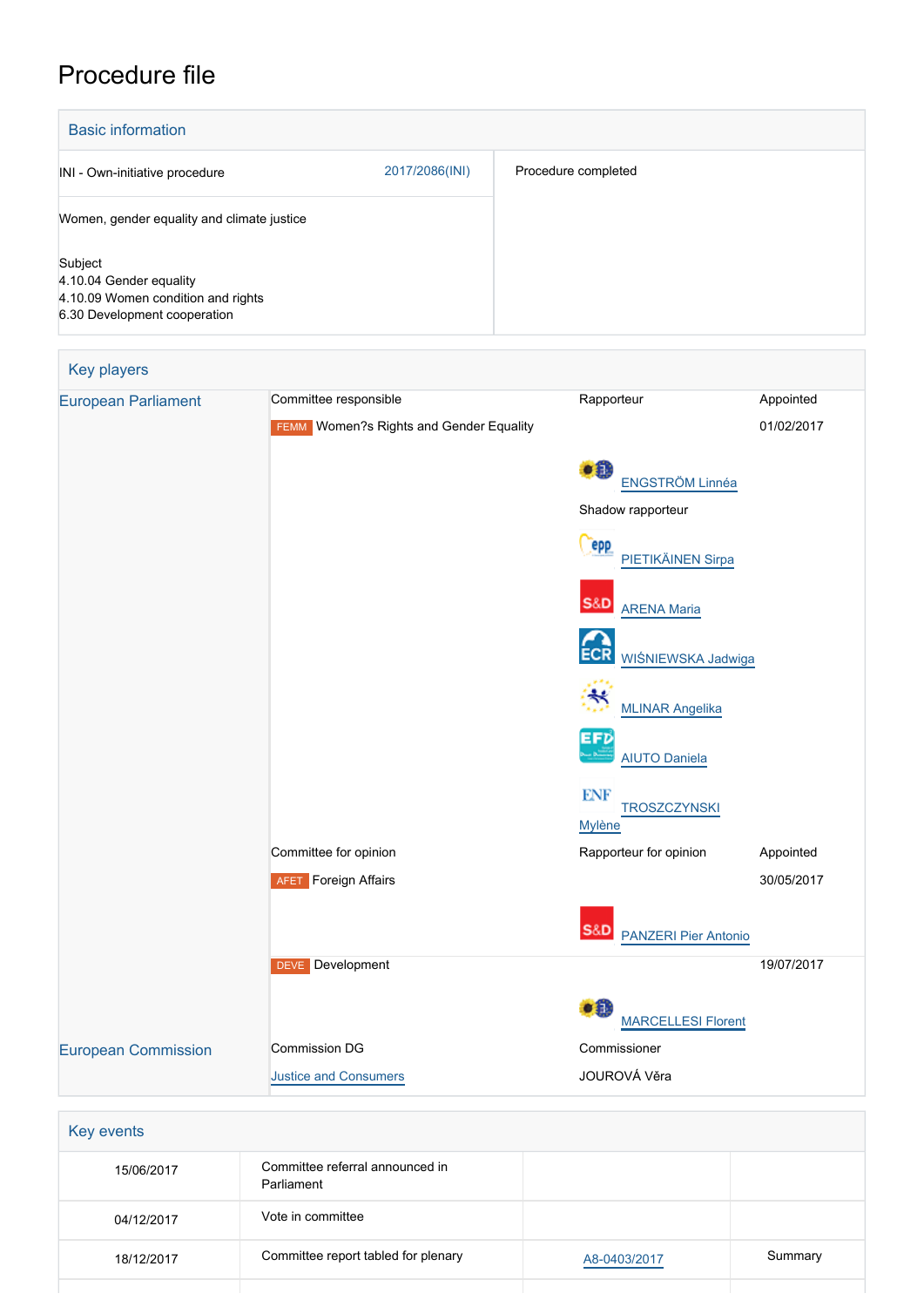| 15/01/2018 | Debate in Parliament           |              |         |
|------------|--------------------------------|--------------|---------|
| 16/01/2018 | Results of vote in Parliament  |              |         |
| 16/01/2018 | Decision by Parliament         | T8-0005/2018 | Summary |
| 16/01/2018 | End of procedure in Parliament |              |         |

| <b>Technical information</b> |                                |  |  |
|------------------------------|--------------------------------|--|--|
| Procedure reference          | 2017/2086(INI)                 |  |  |
| Procedure type               | INI - Own-initiative procedure |  |  |
| Procedure subtype            | Initiative                     |  |  |
| Legal basis                  | Rules of Procedure EP 54       |  |  |
| Other legal basis            | Rules of Procedure EP 159      |  |  |
| Stage reached in procedure   | Procedure completed            |  |  |
| Committee dossier            | FEMM/8/08889                   |  |  |

## Documentation gateway

| ັ                                                      |             |              |            |    |         |
|--------------------------------------------------------|-------------|--------------|------------|----|---------|
| Committee draft report                                 |             | PE610.804    | 25/09/2017 | EP |         |
| Amendments tabled in committee                         |             | PE612.301    | 25/10/2017 | EP |         |
| Committee opinion                                      | <b>DEVE</b> | PE610.680    | 22/11/2017 | EP |         |
| Committee opinion                                      | <b>AFET</b> | PE609.665    | 23/11/2017 | EP |         |
| Committee report tabled for plenary, single<br>reading |             | A8-0403/2017 | 18/12/2017 | EP | Summary |
| Text adopted by Parliament, single reading             |             | T8-0005/2018 | 16/01/2018 | EP | Summary |

## Women, gender equality and climate justice

The Committee on Womens Rights and Gender Equality adopted the own-initiative report by Linnéa ENGSTRÖM (Greens/EFA, SE) on women, gender equality and climate justice.

The report noted that women are particularly vulnerable to climate change and experience its effects disproportionately because of their social roles, such as providing water, food and combustible materials to the family and caring for others. Women are responsible for more than 70 % of water chores and management worldwide.

In regions most affected by climate change, 70 % of all women work in the agricultural sector, yet seldom participate in developing climate policies. Women and children are 14 times more likely than men to die during natural disasters.

Women are not only victims but effective agents of change in developing mitigation and adaptation strategies within their communities and in decision-making positions and must be empowered to do so. They are still under-represented in climate change decision-making bodies at the national level in EU Member States.

In this regard, the Commission was specifically called on to:

- integrate climate change into all development programmes at all levels;
- promote new financing solutions, revised upwards, and additional funding, particularly regarding adaptation activities which would directly benefit women;
- develop indicators and collect gender-disaggregated data when planning, implementing, monitoring and evaluating climate change policies, programmes and projects;
- target the relevant programmes on the areas affected by disasters, to step up efforts to deliver aid to those regions, and to act to resolve the problems induced by disasters there, paying particular attention to the situation of women and children;
- facilitate and support the networking of womens organisations and civil society activities as regards the development and implementation of climate change policies;
- ensure that women are equal participants in, and beneficiaries of, all climate change consultations, programmes and funding organised with EU support at national and local levels;
- take the initiative to produce a comprehensive communication with the title Gender equality and climate change building resilience and promoting climate justice in mitigation and adaptation strategies.